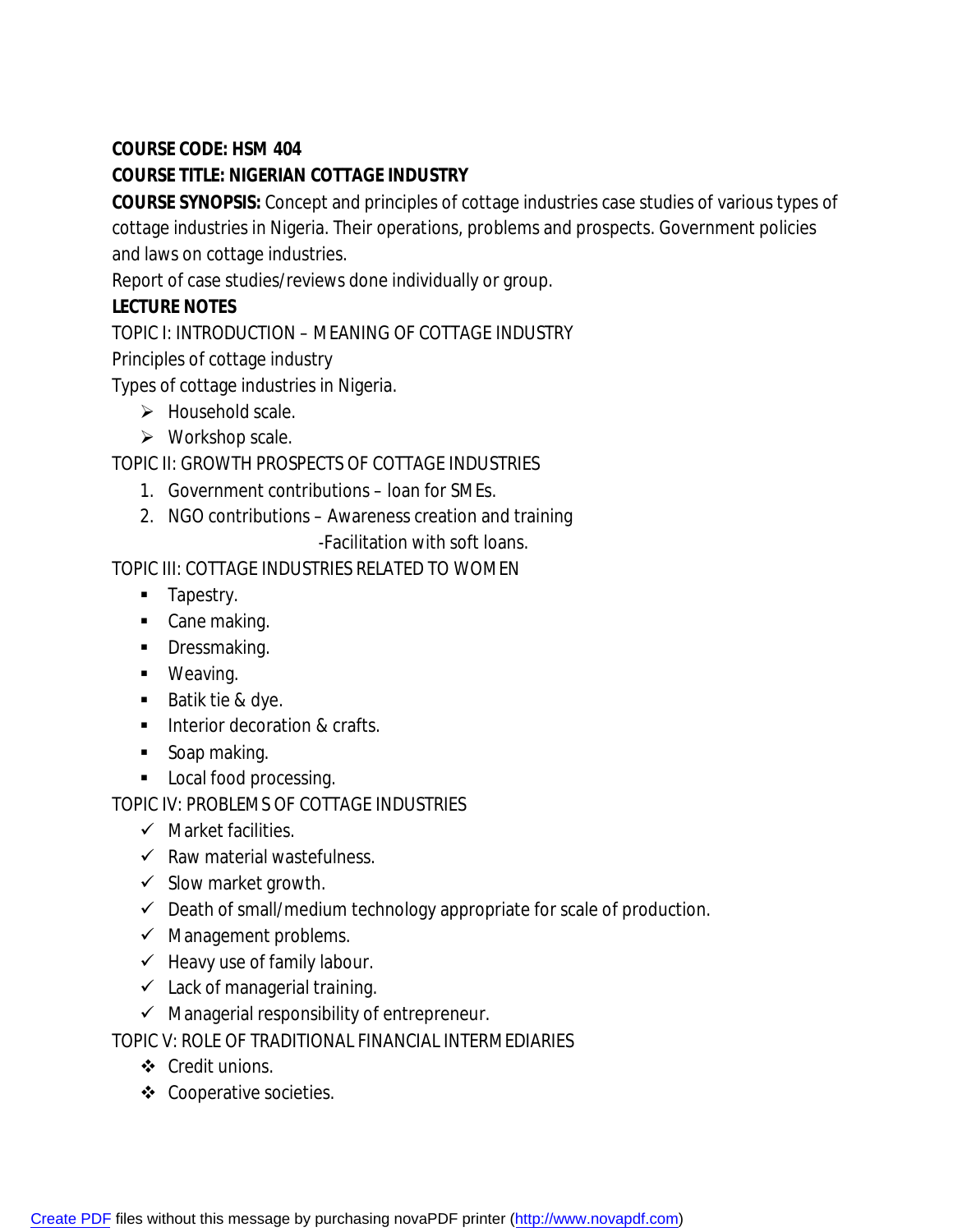- ❖ Community banks.
- ❖ SMEs associations.
- Microfinance industries.
- $\triangleleft$  Leasing & finance companies.

TOPIC VI: FACILITATION OF MARKET LINKAGES AND ACCESS TO CAPITAL

❖ Discuss activities of GBF & FNF.

TOPIC VII: POTENTIALS OF SMEs

- Employment generation.
- Rural development.
- Economic growth and industrialization.
- Diversified utilization of indigenous resources.

TOPIC VIII: CONSTRAINT OF SME OPERATION

- Insufficient personal savings/funding.
- Uncoordinated business ideas and plans.
- Non bankable projects.
- Flunctuating and prohibitive interest rate.
- Volatile exchange rate engine.

TOPIC IX: PROJECT EVALUATION

Introduction – Need for evaluation of a project before enbarking on it to discover the profitability or non-profitability of it.

Types of evaluation

- Baseline studies.
- Ongoing evaluation.
- Expert evaluation.

TOPIC X: REPORTING FEASIBILITY STUDY OF A PROJECT

These are the features it must contain

- Availability of resources (manpower, market resources)
- Experience of progressive investors.
- Visitation of location to note
	- 1. Climate.
	- 2. Market region.
	- 3. Surrounding towns.
	- 4. Accessibility to infrastructural facilities.

TOPIC XI: (1) Managerial Feasibility.

Discuss the required information on examination of type and level of personal i.e foreign/local personnel.

(2) Economic feasibility